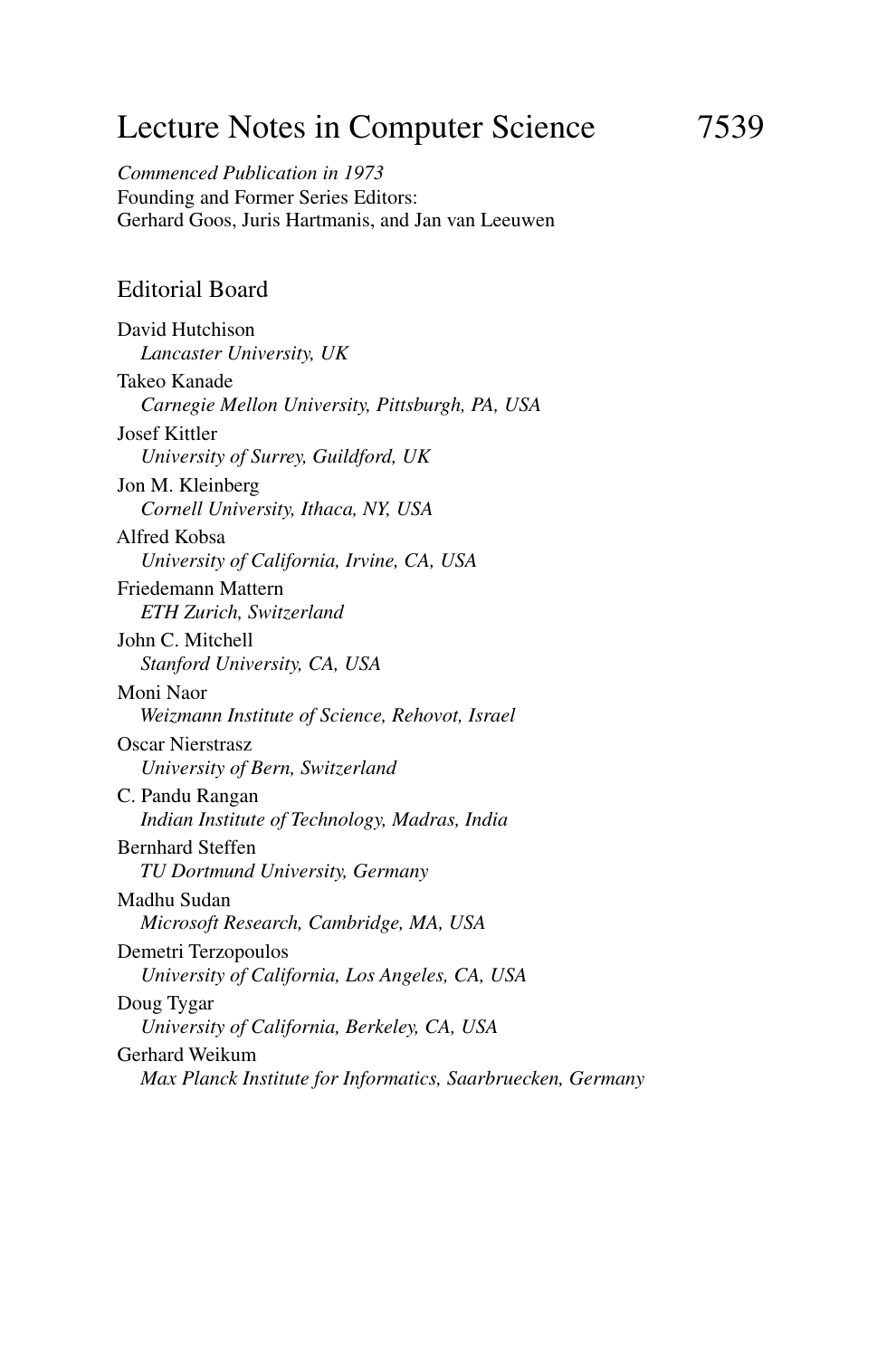Radu Calinescu David Garlan (Eds.)

# Large-Scale Complex IT Systems

Development, Operation and Management

17th Monterey Workshop 2012 Oxford, UK, March 19-21, 2012 Revised Selected Papers

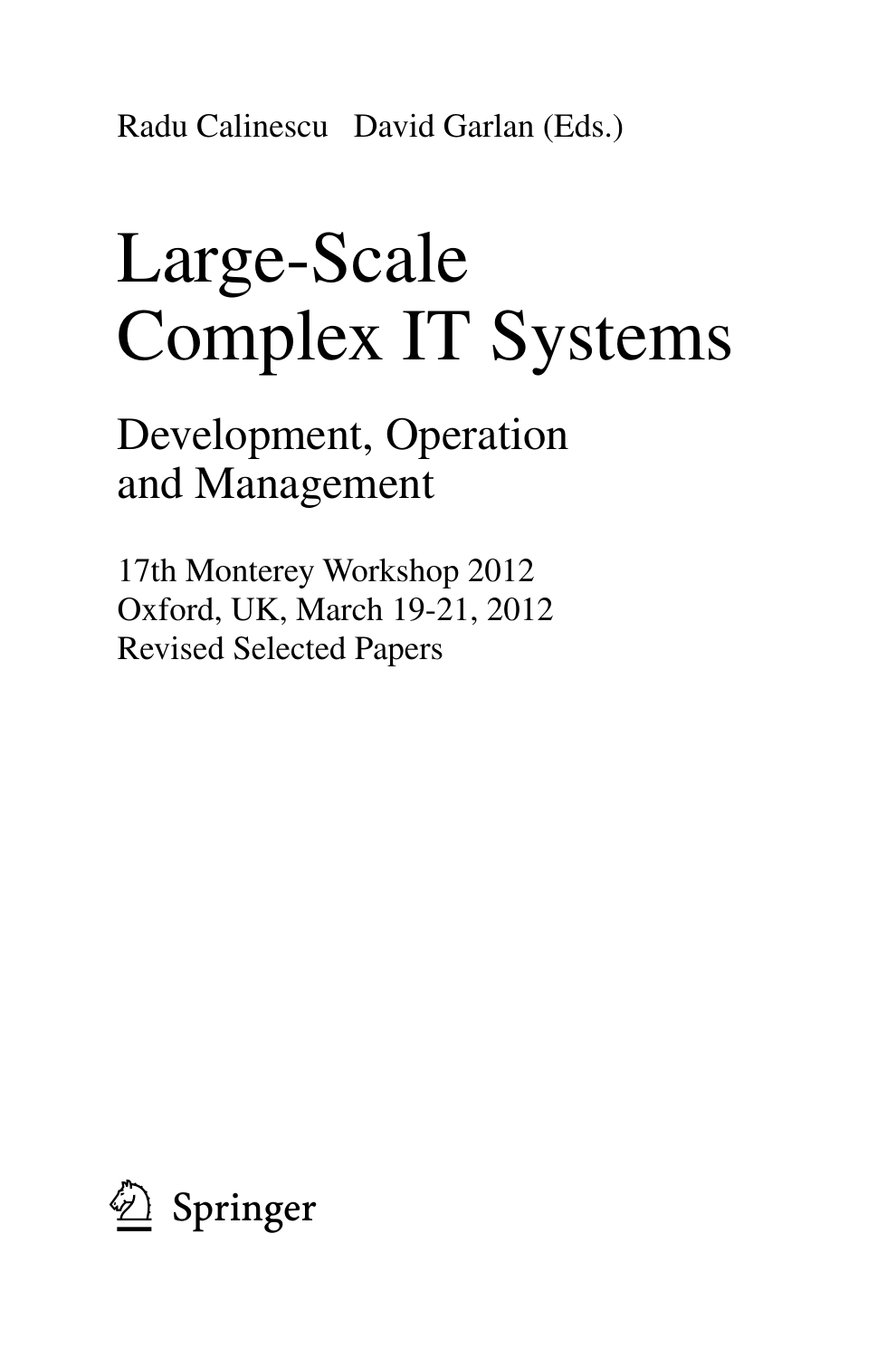Volume Editors

Radu Calinescu University of York Department of Computer Science Deramore Lane, Heslington York YO10 5GH, UK E-mail: radu.calinescu@york.ac.uk

David Garlan Carnegie Mellon University School of Computer Science 5000 Forbes Avenue Pittsburgh, PA, 15213, USA E-mail: garlan@cs.cmu.edu

ISSN 0302-9743<br>
ISBN 978-3-642-34058-1<br>
e-ISBN 978-3-642e-ISBN 978-3-642-34059-8 DOI 10.1007/978-3-642-34059-8 Springer Heidelberg Dordrecht London New York

Library of Congress Control Number: 2012949191

CR Subject Classification (1998): D.2, C.2, H.4, K.6.5, C.2.4, D.3, H.3, F.3

LNCS Sublibrary: SL 2 – Programming and Software Engineering

© Springer-Verlag Berlin Heidelberg 2012

The use of general descriptive names, registered names, trademarks, etc. in this publication does not imply, even in the absence of a specific statement, that such names are exempt from the relevant protective laws and regulations and therefore free for general use.

*Typesetting:* Camera-ready by author, data conversion by Scientific Publishing Services, Chennai, India

Printed on acid-free paper

Springer is part of Springer Science+Business Media (www.springer.com)

This work is subject to copyright. All rights are reserved, whether the whole or part of the material is concerned, specifically the rights of translation, reprinting, re-use of illustrations, recitation, broadcasting, reproduction on microfilms or in any other way, and storage in data banks. Duplication of this publication or parts thereof is permitted only under the provisions of the German Copyright Law of September 9, 1965, in its current version, and permission for use must always be obtained from Springer. Violations are liable to prosecution under the German Copyright Law.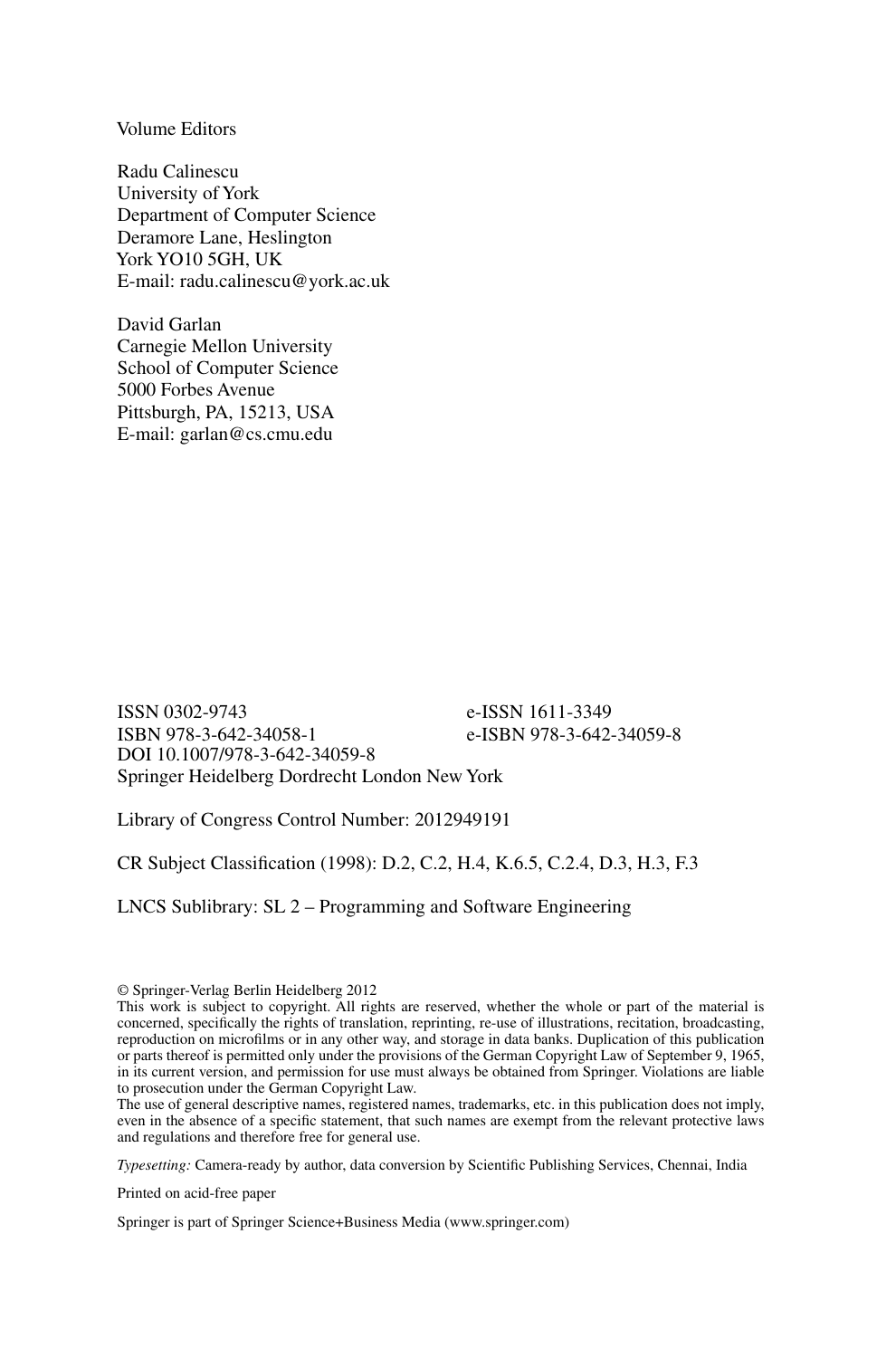## **Preface**

It is a great pleasure to introduce the proceedings of the 17th Monterey Workshop, held in Oxford, UK, during March 19–21, 2012. Attended by leading researchers from academia and industry, the workshop explored the challenges associated with the development, operation, and management of large-scale complex IT systems.

Large-scale complex IT systems underpin key critical applications in domains ranging from health care and financial markets to manufacturing and defence. Such systems are created and evolved dynamically through the integration of independently built and controlled heterogeneous components. As a result, traditional techniques, which assume complete control over the parts of a system, are inadequate in supporting the dependable engineering of important safety-, security-, and business-critical requirements.

The revised and significantly extended papers included in this volume incorporate the insights gained from the productive and lively discussions at the workshop, and the feedback from the post-workshop peer reviews. The volume has three parts. Part I focuses on identifying the challenges and risks faced by the developers, operators, and users of large-scale complex IT systems. The papers in this part examine the current and envisaged use of such systems in domains including cyber-physical systems, global financial markets, health care, teams of autonomous vehicles, and air traffic control.

Part II of the volume covers the model-based engineering of different aspects of large-scale complex IT systems. The papers included in this part explore a broad range of approaches to addressing the uncertainty, continual change, large scale, security concerns, and compositional and distributed nature that characterize these systems. Multi-view, multi-disciplinary, domain-specific, security, and multi-agent responsibility modelling approaches are identified as promising in handling such hard problems, and research agendas for turning them into fully fledged solutions are laid out by these papers.

Finally, Part III explores avenues for extending the use of formal specification, analysis, and verification to large-scale complex IT systems. The approaches envisaged to help achieve this ambitious objective include formal techniques that are incremental, modular, compositional, or which exploit extreme symmetries, quantitative steering, and independent viewpoint implementability.

We would like to thank UK's national research and training initiative in the science and engineering of Large-Scale Complex IT Systems (LSCITS) and its Director, Dave Cliff, for their generous sponsorship of the workshop. We are also grateful to the General Chairs, Luqi and Bill Roscoe, for their support in the organization and smooth running of a very successful workshop.

July 2012 Radu Calinescu David Garlan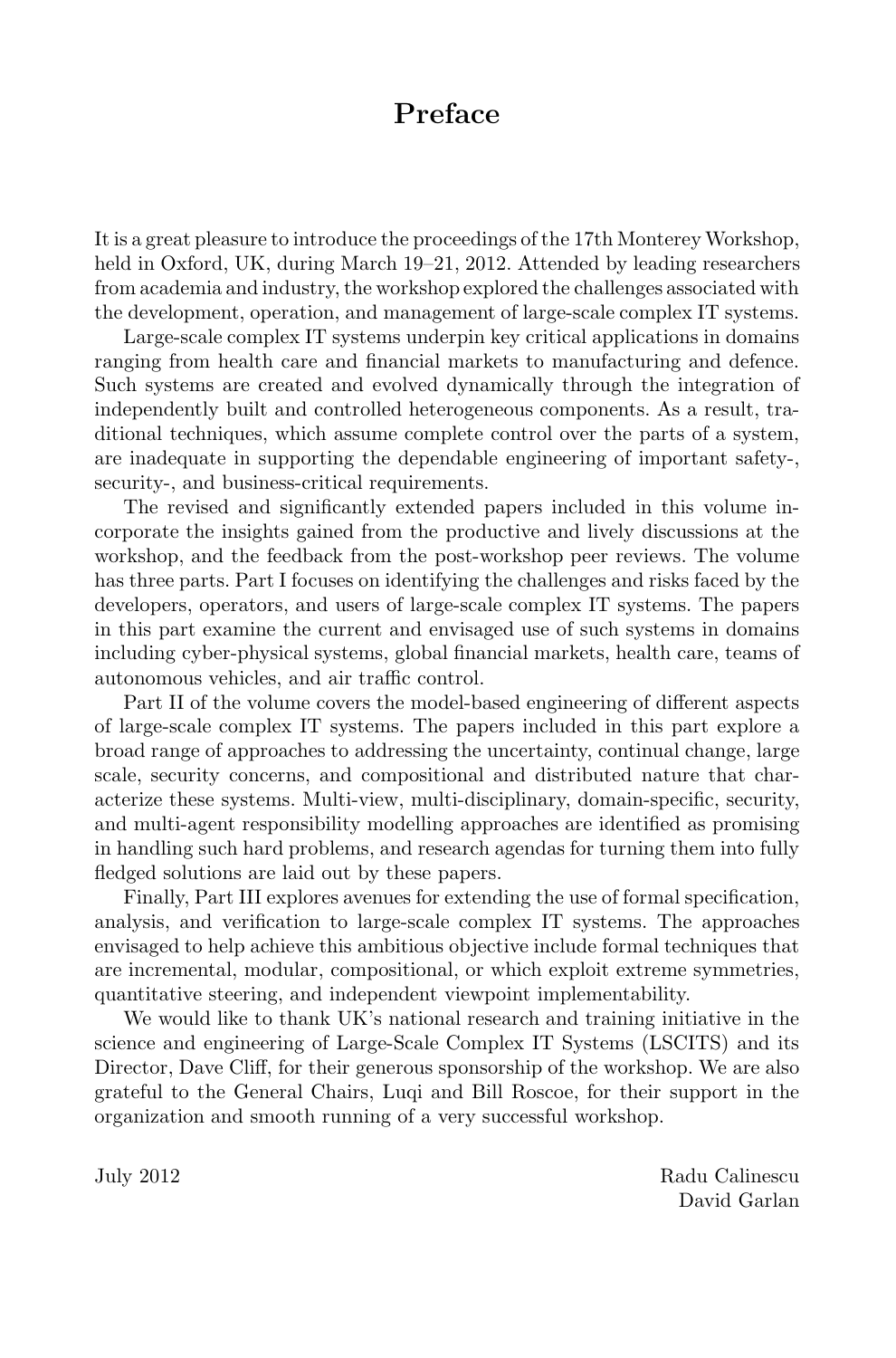## **Message from the Monterey Workshop General Chairs**

Oxford, in Strachey, Hoare and others, has an outstanding history in advancing programming language semantics, program verification, and the theory of concurrent computing. It maintains its strength in these areas and newer ones such as security and information systems, all of which made it natural to hold the 17th Monterey Workshop there between 19th and 21st March 2012.

Awareness of the importance of system integration has spread, and the economy and society of our interconnected world has become increasingly dependent on complex interacting systems. Such systems may incorporate networked multitudes of people, information services, physical components, sensors, software controllers, and actuators that affect the physical components. Examples of sectors relying on such systems include energy, transportation, manufacturing, defense, and medicine.



**Control Systems** 

Cyber Physical Systems (CPS) are engineered systems comprising interacting physical and computational components [1]. Emerging CPS will be coordinated, distributed, and connected, and must be robust and responsive [2]. Potential applications span an amazing variety of contexts, from swarms of nano quadrotors to robotic surgery. Many of these applications impact the safety and well-being of societies and individuals. Therefore high integrity, predictable operation, compositional and iterative verification, and complex systems in the cloud are all relevant.

The need for dependable operation of systems that integrate heterogeneous components, continuously evolve, and have decentralized ownership and control has expanded yet again the challenges that the field of software engineering must address, introducing connections to subjects beyond its traditional scope, such as complexity in organizations, socio-technical engineering, and cyber-security.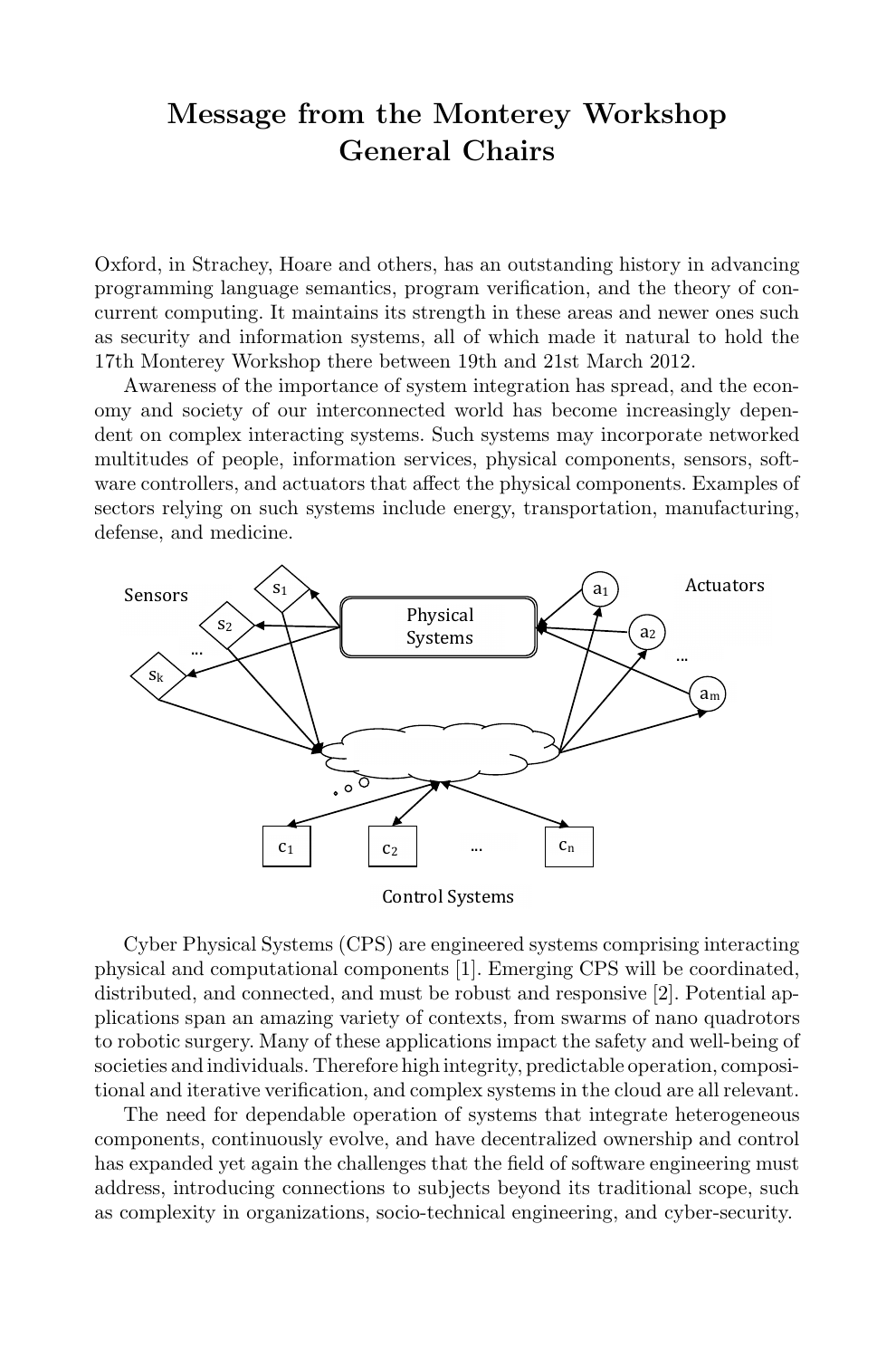The workshop itself was held in the Randolph Hotel, the setting of numerous episodes of Inspector Morse. It brought together a wide range of research relevant to complex heterogeneous systems, including approaches to developing them, securing them, verifying them, and taming their complexity. Others dealt with design and specification of systems with respect to multiple viewpoints, and how to combine these. It was natural that several of the papers addressed healthcare issues since healthcare IT provides some of the most complex and important examples of cyber-physical systems and complex distributed information systems.

It was wonderful to see the interactions and integration of advances from software engineering and many related fields coming together, following the culture and tradition of the Monterey Workshop series. We thank the program committee chairs Radu Calinescu from York and David Garlan from CMU for putting together a fascinating workshop program. Janos Sztipanovits initiated CPS as the workshop topic, Fabrice Kordon produced the beautiful website and years of collectable posters, and the Oxford hosts handled innumerable details.

The Monterey Workshop steering committee would like to thank the sponsors for their support of the Monterey Workshops, with special thanks to the UK's national research and training initiative in the science and engineering of Large-Scale Complex IT Systems (LSCITS) and its Director, Dave Cliff, for making this 17th Monterey Workshop possible. Many of the Monterey Workshop themes in the last two decades have subsequently blossomed into major research initiatives and widespread applications:

- 0th: Research Review on Formal Methods in Software Engineering: Concurrent and Real-time Systems, Monterey, California, 1991
- 1st: Computer-Aided Prototyping: CAPSTAG, Monterey, California, 1992
- 2nd: Software Slicing, Merging and Integration, Monterey, California, 1993
- 3rd: Software Evolution, Monterey, California, 1994
- 4th: Specification Based Software Architectures, Monterey, California, 1995
- 5th: Requirements Targeting Software and Systems Engineering, Bernried, Germany, 1997
- 6th: Engineering Automation for Computer Based Systems, Monterey, California, 1998
- 7th: Modeling Software and System Structure in a Fast Moving Scenario, Santa Margherita Ligure, Italy, 2000
- 8th: Engineering Automation for Software Intensive System Integration, Monterey, California, 2001
- 9th: Radical Innovations of Software and Systems Engineering in the Future, Venice, Italy, 2002
- 10th: Software Engineering for Embedded Systems: From Requirements to Implementation, Chicago, Illinois, 2003
- 11th: Software Engineering Tools: Compatibility and Integration, Vienna, Austria, 2004
- 12th: Realization of Reliable Systems on Top of Unreliable Networked Platforms, Irvine, California, 2005
- 13th: Composition of Embedded Systems: Scientific and Industrial Issues, Paris, France, 2006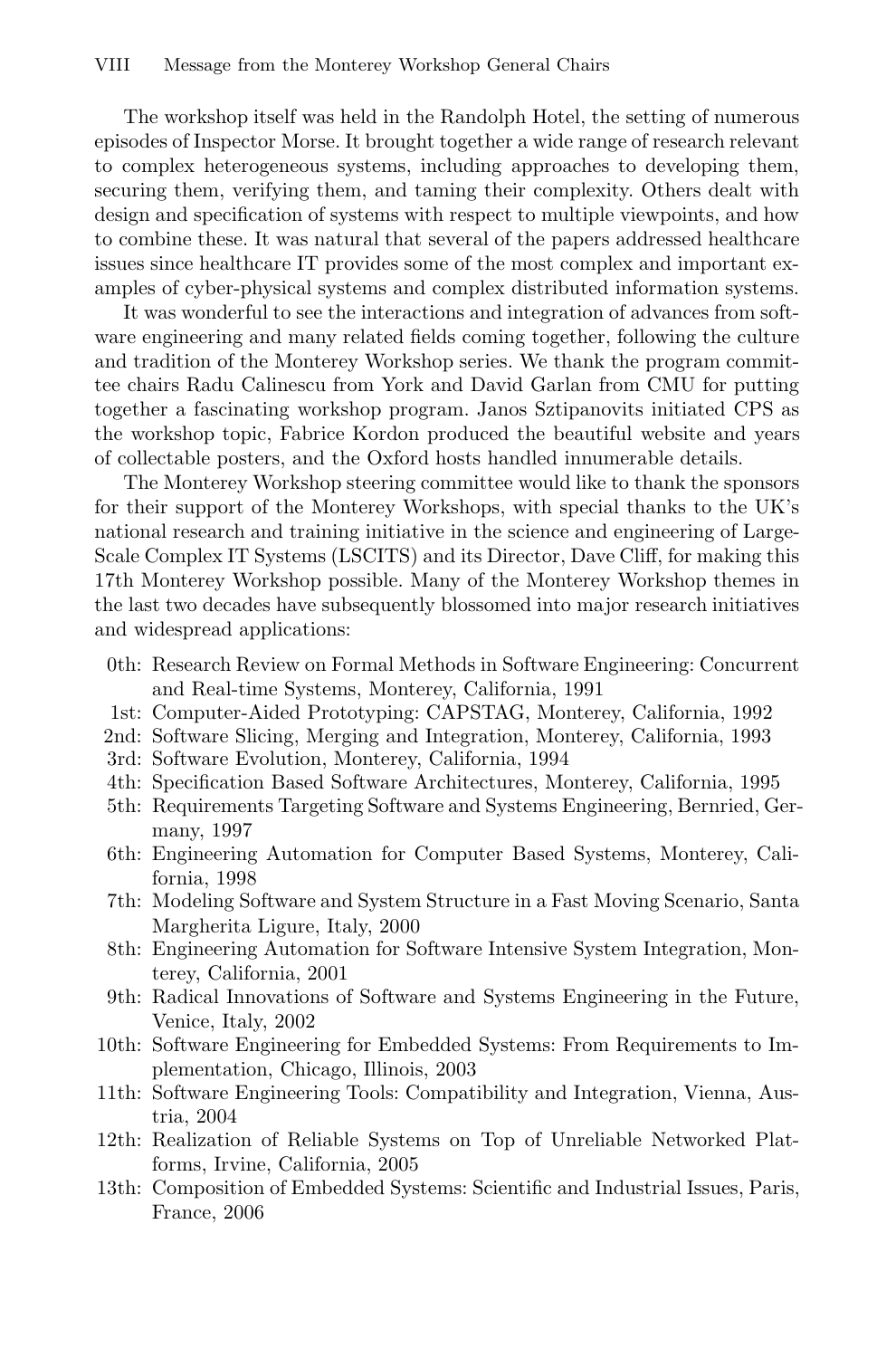- 14th: Innovations for Requirement Analysis: From Stakeholders' Needs to Formal Designs, Monterey, California, 2007
- 15th: Foundations of Computer Software, Future Trends and Techniques for Development, Budapest, Hungary, 2008
- 16th: Modeling, Development and Verification of Adaptive Systems, Redmond, Washington, 2010
- 17th: Development, Operation and Management of Large-Scale Complex IT Systems, Oxford, UK, 2012
- 18th: Cyber Intelligence and Security, Washington DC, 2013

The coming 18th Monterey Workshop will discuss challenges associated with the modeling, design, evaluation, and monitoring of cyber and cyber-physical systems, assess engineering techniques, and explore future research topics. Cyberis a prefix derived from "cybernetic," which comes from the Greek adjective  $\kappa v \beta \varepsilon \rho \nu \eta \tau \mu \kappa$  meaning skilled in steering or governing [3]. Cyber and cyberphysical systems are being networked to perform critical functions and to evolve into the global superstructure:

- Accurately modeling the cyber-social context is a prerequisite for systems aimed at gathering, processing, storing, analyzing and using cyber data intelligently to support decisions.
- *•* Document processing and data synchronization are needed to derive realtime intelligence from ongoing events in complex networked systems.
- Secure architecture and firm technical foundations are necessary to enable such systems to adapt to a changing world while maintaining reliable operation.
- *•* Establishing abstractions to understand, predict, and build systems with optimized security and real-time intelligence should facilitate security and reliability of cyber and cyber-physical systems.

Prof. Sadie Creese, Director of the Oxford Cyber Security Center, and Dr. Doug Lange will be the program committee chairs of the 18th Monterey Workshop on Cyber Intelligence and Security in 2013.

July 2012 Luqi & Bill Roscoe

### **References**

- 1. Sztipanovits, J., Stankovic, J., Corman, D.: Industry Academy Collaboration in Cyber Physical Systems Research, http://cra.org/ccc/docs/CPS-White%20Paper-May-19-2009-GMU-v1.pdf
- 2. Cyber-Physical Systems, National Science Foundation, USA
- 3. http://en.wikipedia.org/wiki/Internet-related prefixes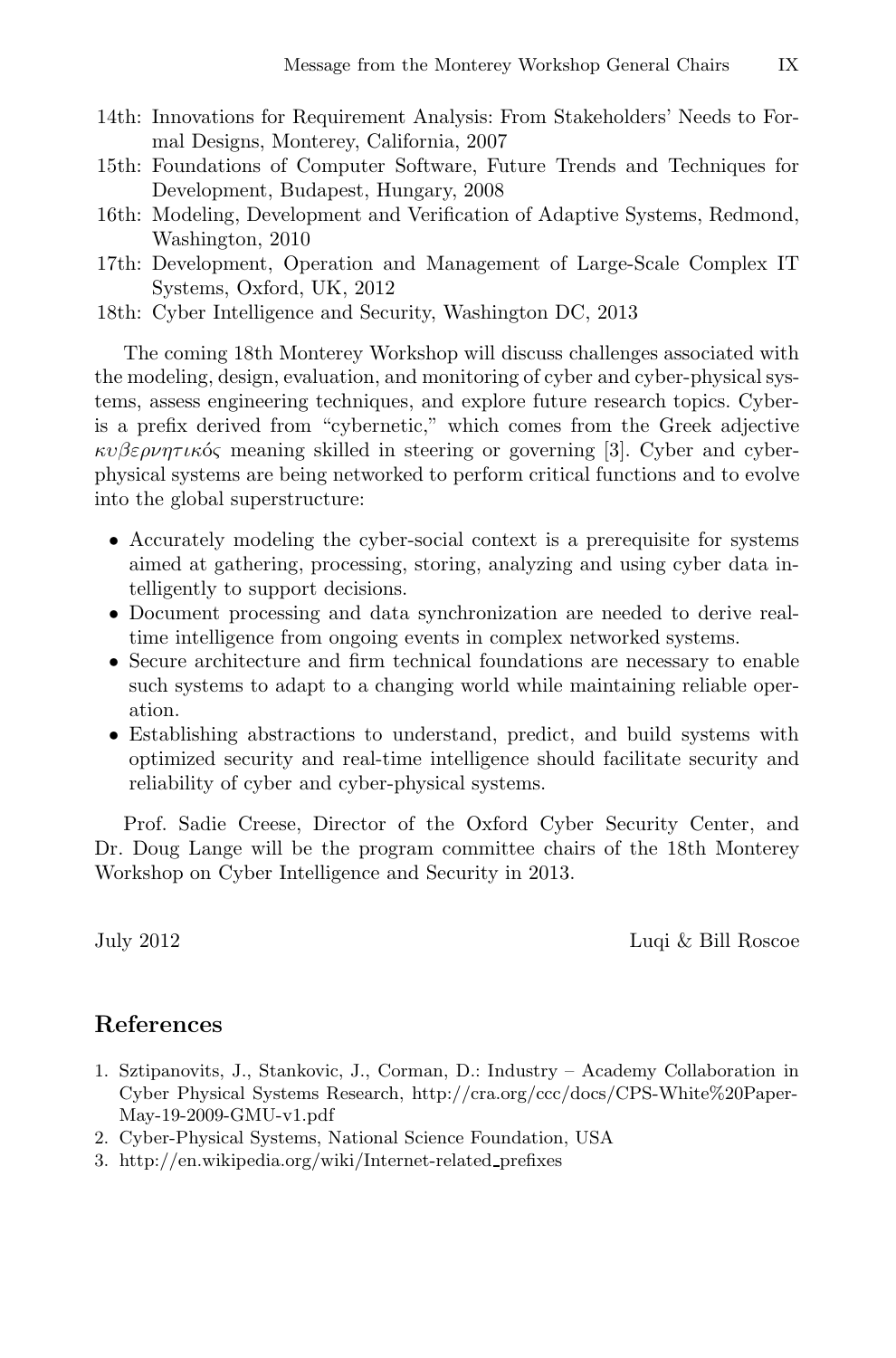## **Table of Contents**

### **Part I: Challenges of Large-Scale Complex IT Systems**

| Manfred Broy, María Victoria Cengarle, and Eva Geisberger                                                                                            | 1  |
|------------------------------------------------------------------------------------------------------------------------------------------------------|----|
| The Global Financial Markets: An Ultra-Large-Scale Systems<br>Dave Cliff and Linda Northrop                                                          | 29 |
| Justin Keen                                                                                                                                          | 71 |
| Command and Control of Teams of Autonomous Systems<br>Douglas S. Lange, Phillip Verbancsics, Robert S. Gutzwiller,<br>John Reeder, and Cullen Sarles | 81 |
| The Risks of LSCITS: The Odds Are Stacked against Us<br>John A. McDermid                                                                             | 94 |

## **Part II: Model-Driven Engineering**

| Integration Architecture Synthesis for Taming Uncertainty in the                                                                                          | 118 |
|-----------------------------------------------------------------------------------------------------------------------------------------------------------|-----|
| Marco Autili, Vittorio Cortellessa, Davide Di Ruscio,<br>Paola Inverardi, Patrizio Pelliccione, and Massimo Tivoli                                        |     |
| Social Networks for Importing and Exporting Security $\dots \dots \dots \dots$<br>Bangdao Chen and A.W. Roscoe                                            | 132 |
| $CScale - A$ Programming Model for Scalable and Reliable Distributed<br>Jose Faleiro, Sriram Rajamani, Kaushik Rajan,<br>G. Ramalingam, and Kapil Vaswani | 148 |
| Foundations and Tools for End-User Architecting<br>David Garlan, Vishal Dwivedi, Ivan Ruchkin, and Bradley Schmerl                                        | 157 |
| Evolving Delta-Oriented Software Product Line Architectures<br>Arne Haber, Holger Rendel, Bernhard Rumpe, and Ina Schaefer                                | 183 |
| Multi-view Modeling and Pragmatics in 2020: Position Paper<br>Reinhard von Hanxleden, Edward A. Lee, Christian Motika, and<br>Hauke Fuhrmann              | 209 |